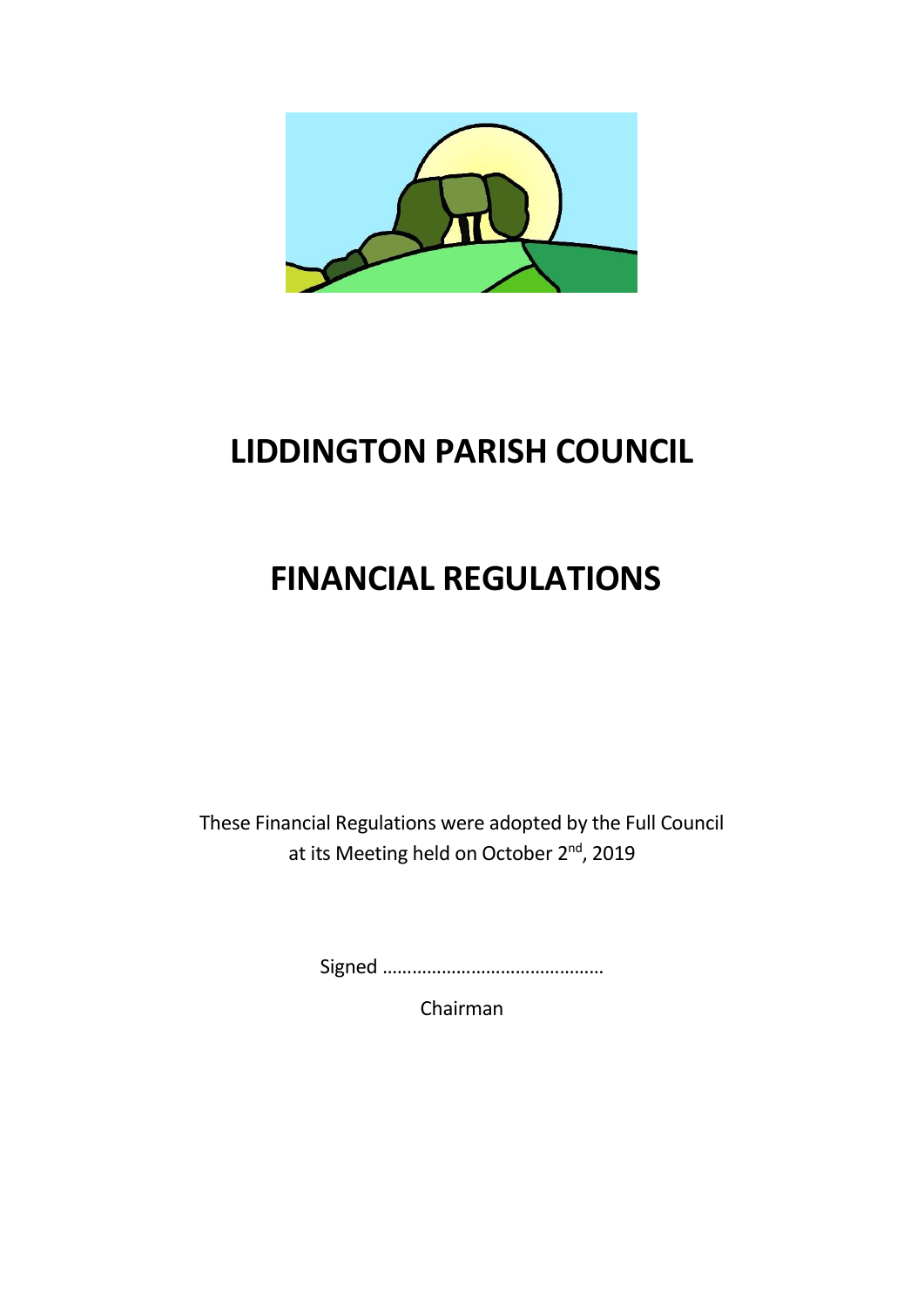## **INDEX**

| 1. General                                            | 3  |
|-------------------------------------------------------|----|
| 2. Accounting and audit (internal and external)       | 5  |
| 3. Annual estimates (budget) and forward planning     | 6  |
| 4. Budgetary control and authority to spend           | 6  |
| 5. Banking arrangements and authorisation of payments | 7  |
| 6. Instructions for the making of payments            | 9  |
| 7. Payment of salaries                                | 11 |
| 8. Loans and investments                              | 11 |
| 9. Income                                             | 12 |
| 10. Orders for work, goods and services               | 13 |
| 11. Contracts                                         | 13 |
| 12. Assets, properties and estates                    | 15 |
| 13. Insurance                                         | 15 |
| 14. Risk management                                   | 16 |
| 15. Suspension and revision of Financial Regulations  | 16 |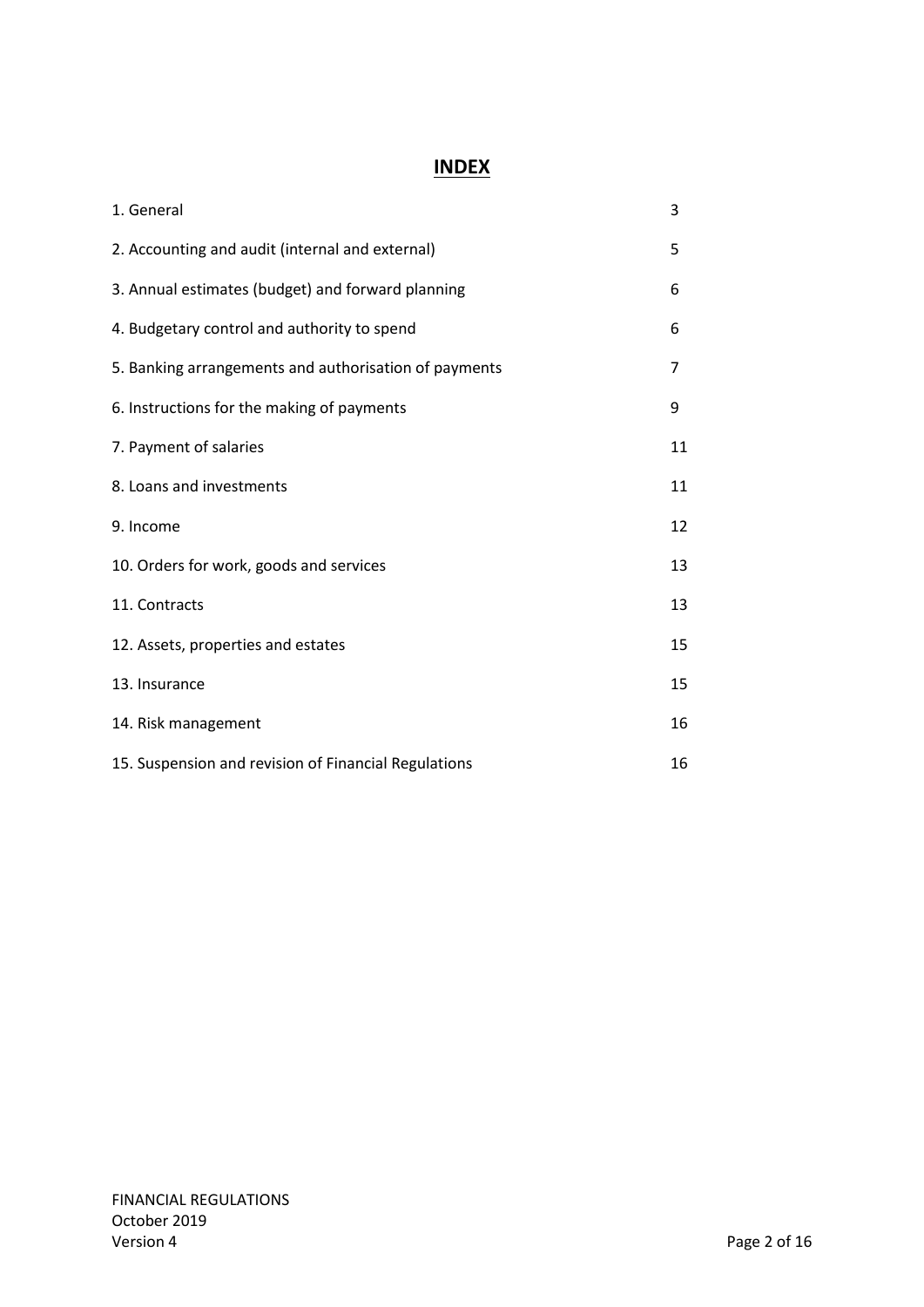#### **1. General**

1.1. These financial regulations govern the conduct of financial management by the council and may only be amended or varied by resolution of the council. Financial regulations are one of the council's three governing policy documents providing procedural guidance for members and officers. Financial regulations must be observed in conjunction with the council's standing orders and any individual financial regulations relating to contracts.

1.2. The council is responsible in law for ensuring that its financial management is adequate and effective and that the council has a sound system of internal control which facilitates the effective exercise of the council's functions, including arrangements for the management of risk.

1.3. The council's accounting control systems must include measures:

- for the timely production of accounts;
- that provide for the safe and efficient safeguarding of public money;
- to prevent and detect inaccuracy and fraud; and
- identifying the duties of officers.

1.4. These financial regulations demonstrate how the council meets these responsibilities and requirements.

1.5. At least once a year, prior to approving the Annual Governance Statement, the council must review the effectiveness of its system of internal control which shall be in accordance with proper practices.

1.6. Deliberate or wilful breach of these Regulations by an employee may give rise to disciplinary proceedings.

1.7. Members of council are expected to follow the instructions within these Regulations and not to entice employees to breach them. Failure to follow instructions within these Regulations brings the office of councillor into disrepute.

1.8. The Responsible Financial Officer (RFO) holds a statutory office to be appointed by the council. The Clerk has been appointed as RFO for this council and these regulations will apply accordingly.

1.9. The RFO;

- acts under the policy direction of the council;
- administers the council's financial affairs in accordance with all Acts, Regulations and proper practices;
- determines on behalf of the council its accounting records and accounting control systems;
- ensures the accounting control systems are observed;
- maintains the accounting records of the council up to date in accordance with proper practices;
- assists the council to secure economy, efficiency and effectiveness in the use of its resources; and
- produces financial management information as required by the council.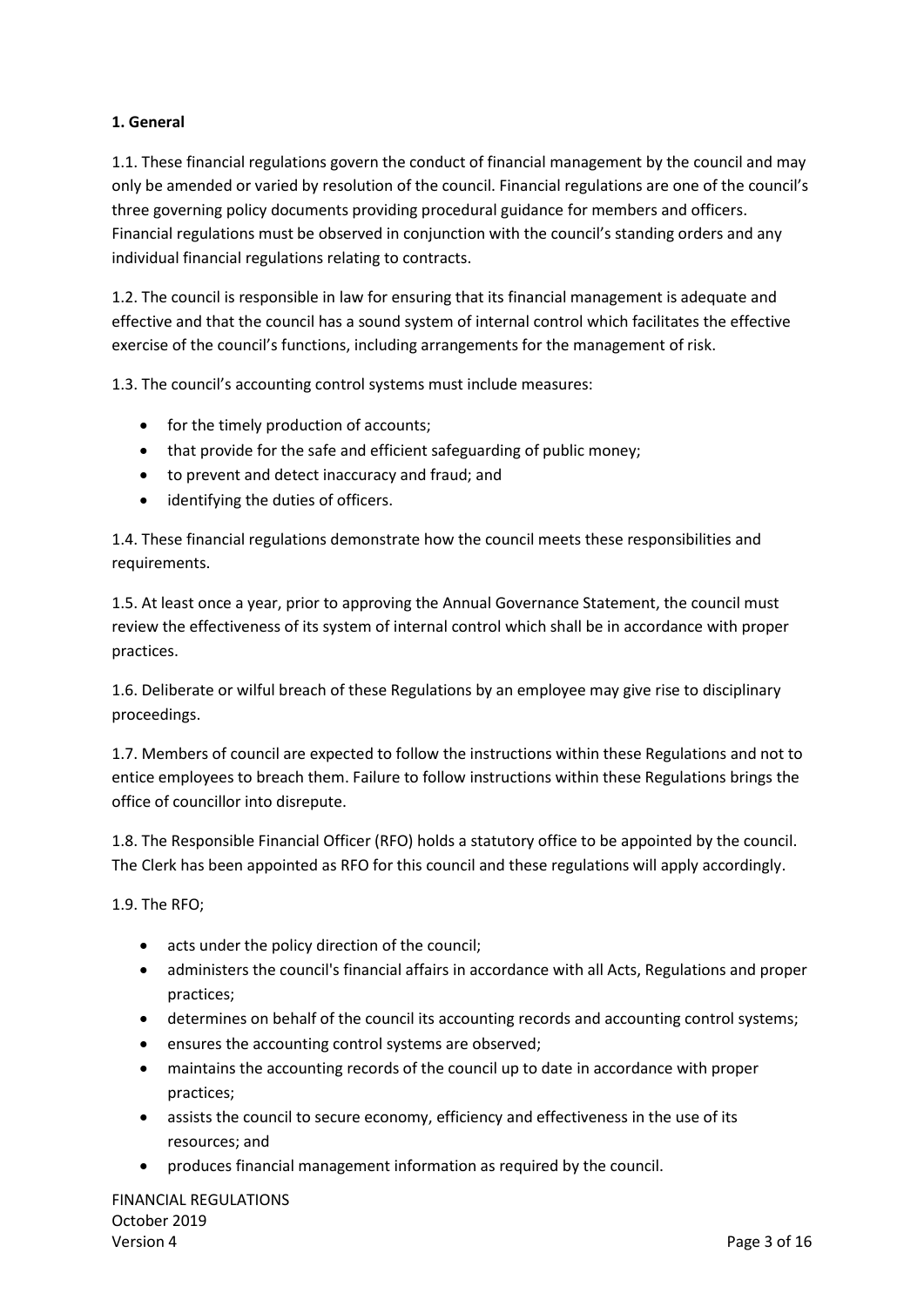1.10. The accounting records determined by the Clerk/RFO shall be sufficient to show and explain the council's transactions and to enable the Clerk/RFO to ensure that any income and expenditure account and statement of balances, or record of receipts and payments and additional information, as the case may be, or management information prepared for the council from time to time comply with the Accounts and Audit Regulations.

1.11. The accounting records determined by the Clerk/RFO shall in particular contain:

- entries from day to day of all sums of money received and expended by the council and the matters to which the income and expenditure or receipts and payments account relate;
- a record of the assets and liabilities of the council; and
- wherever relevant, a record of the council's income and expenditure in relation to claims made, or to be made, for any contribution, grant or subsidy.

1.12. The accounting control systems determined by the RFO shall include:

- procedures to ensure that the financial transactions of the council are recorded as soon as reasonably practicable and as accurately and reasonably as possible;
- procedures to enable the prevention and detection of inaccuracies and fraud and the ability to reconstruct any lost records;
- identification of the duties of officers dealing with financial transactions and division of responsibilities of those officers in relation to significant transactions;
- procedures to ensure that uncollectable amounts, including any bad debts are not submitted to the council for approval to be written off except with the approval of the Clerk/RFO and that the approvals are shown in the accounting records; and
- measures to ensure that risk is properly managed.

1.13. The council is not empowered by these Regulations or otherwise to delegate certain specified decisions. In particular any decision regarding:

- setting the final budget or the precept (council tax requirement);
- approving accounting statements;
- approving an annual governance statement;
- borrowing;
- writing off bad debts;
- declaring eligibility for the General Power of Competence; and
- addressing recommendations in any report from the internal or external auditors, shall be a matter for the full council only.

1.14. In addition, the council must:

- determine and keep under regular review the bank mandate for all council bank accounts;
- approve any grant or a single commitment; and
- in respect of the annual salary for any employee have regard to recommendations about annual salaries of employees made by the relevant committee in accordance with its terms of reference.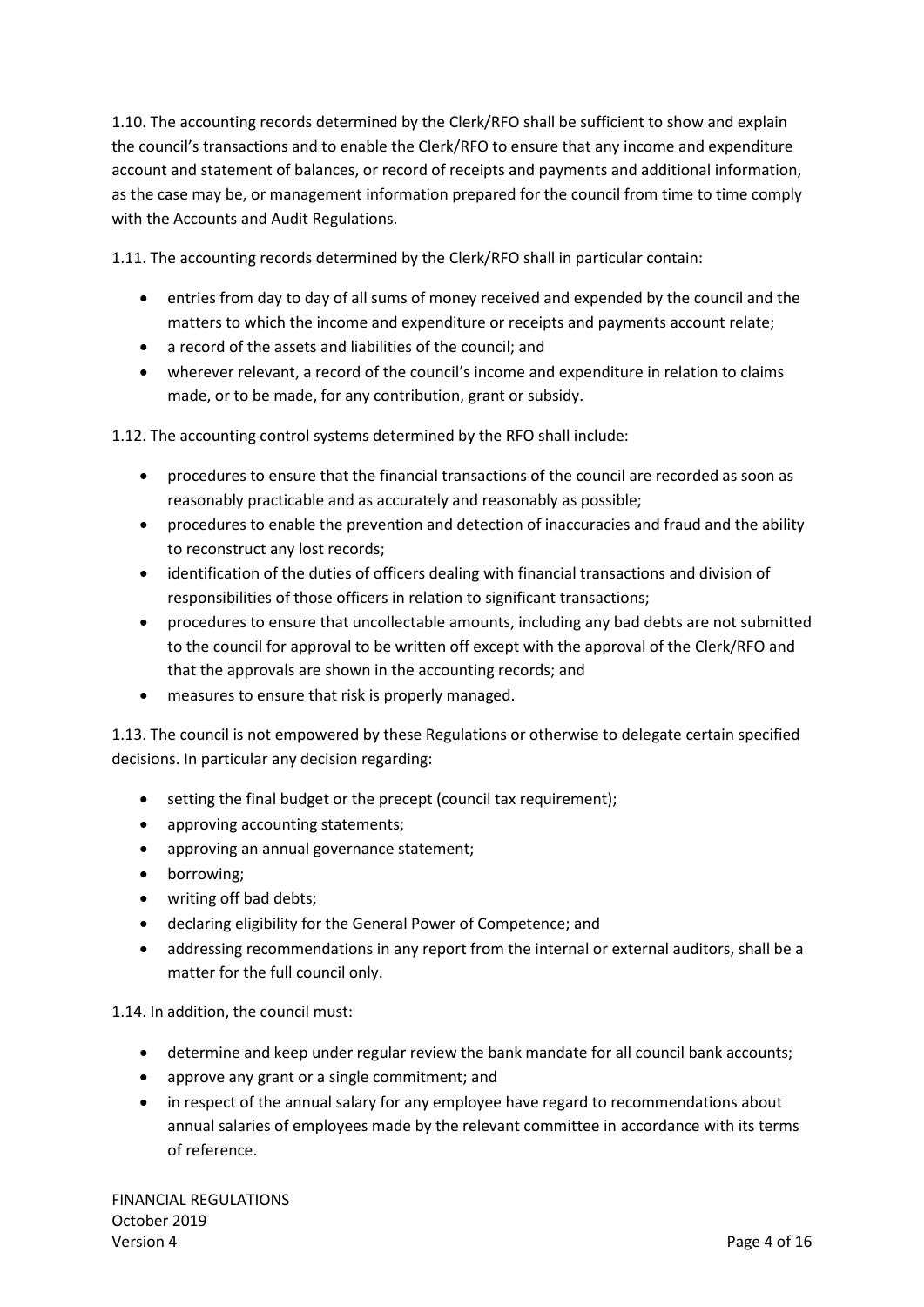1.15. In these financial regulations, references to the Accounts and Audit Regulations or 'the regulations' shall mean the regulations issued under the provisions of section 27 of the Audit Commission Act 1998, or any superseding legislation, and then in force unless otherwise specified.

In these financial regulations the term 'proper practice' or 'proper practices' shall refer to guidance issued in *Governance and Accountability for Local Councils - a Practitioners' Guide (England)* issued by the Joint Practitioners Advisory Group (JPAG), available from the websites of NALC and the Society for Local Council Clerks (SLCC).

#### **2. Accounting and audit (internal and external)**

2.1. All accounting procedures and financial records of the council shall be determined by the RFO in accordance with the Accounts and Audit Regulations, appropriate guidance and proper practices.

2.2. On a regular basis, at least once in each quarter, and at each financial year end, a member other than the Chairman [or a cheque signatory] shall be appointed to verify bank reconciliations (for all accounts) produced by the Clerk/RFO. The member shall sign the reconciliations and the original bank statements (or similar document) as evidence of verification. This activity shall on conclusion be reported, including any exceptions, to and noted by the council.

2.3. The Clerk/RFO shall complete the annual statement of accounts, annual report, and any related documents of the council contained in the Annual Return (as specified in proper practices) as soon as practicable after the end of the financial year and having certified the accounts shall submit them and report thereon to the council within the timescales set by the Accounts and Audit Regulations.

2.4. The council shall ensure that there is an adequate and effective system of internal audit of its accounting records, and of its system of internal control in accordance with proper practices. Any officer or member of the council shall make available such documents and records as appear to the council to be necessary for the purpose of the audit and shall, as directed by the council, supply the Clerk/RFO, internal auditor, or external auditor with such information and explanation as the council considers necessary for that purpose.

2.5. The internal auditor shall be appointed by and shall carry out the work in relation to internal controls required by the council in accordance with proper practices.

2.6. The internal auditor shall:

- be competent and independent of the financial operations of the council;
- report to council in writing, or in person, on a regular basis with a minimum of one annual written report during each financial year;
- to demonstrate competence, objectivity and independence, be free from any actual or perceived conflicts of interest, including those arising from family relationships; and
- has no involvement in the financial decision making, management or control of the council

2.7. Internal or external auditors may not under any circumstances:

- perform any operational duties for the council;
- initiate or approve accounting transactions; or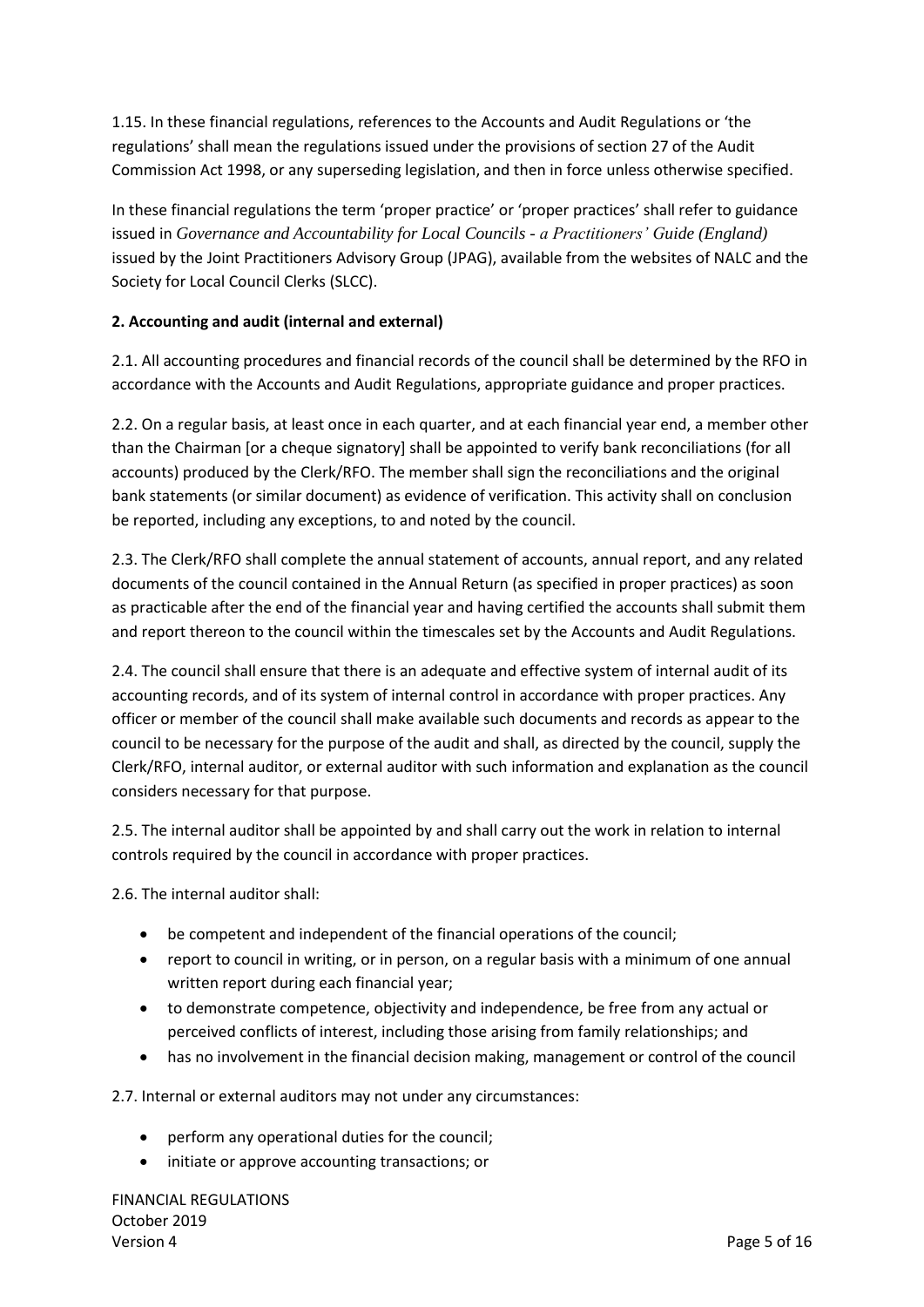• direct the activities of any council employee, except to the extent that such employees have been appropriately assigned to assist the internal auditor.

2.8. For the avoidance of doubt, in relation to internal audit the terms 'independent' and 'independence' shall have the same meaning as is described in proper practices.

2.9. The Clerk/RFO shall make arrangements for the exercise of electors' rights in relation to the accounts including the opportunity to inspect the accounts, books, and vouchers and display or publish any notices and statements of account required by Audit Commission Act 1998, or any superseding legislation, and the Accounts and Audit Regulations.

2.10. The Clerk/RFO shall, without undue delay, bring to the attention of all councillors any correspondence or report from internal or external auditors.

#### **3. Annual estimates (budget) and forward planning**

3.1. The Council shall review its three-year forecast of revenue and capital receipts and payments. Having regard to the forecast, it shall thereafter formulate and submit proposals for the following financial year to the council not later than the end of November each year including any proposals for revising the forecast.

3.2. The Clerk/RFO must each year, by no later than November, prepare detailed estimates of all receipts and payments including the use of reserves and all sources of funding for the following financial year in the form of a budget to be considered by the council.

3.3. The council shall consider annual budget proposals in relation to the council's three year forecast of revenue and capital receipts and payments including recommendations for the use of reserves and sources of funding and update the forecast accordingly.

3.4. The council shall fix the precept (council tax requirement), and relevant basic amount of council tax to be levied for the ensuing financial year not later than by the end of January each year. The Clerk/RFO shall issue the precept to the billing authority and shall supply each member with a copy of the approved annual budget.

3.5. The approved annual budget shall form the basis of financial control for the ensuing year.

#### **4. Budgetary control and authority to spend**

4.1. Expenditure on revenue items may be authorised up to the amounts included for that class of expenditure in the approved budget. This authority is to be determined by the Council for all items:

Contracts may not be disaggregated to avoid controls imposed by these regulations.

4.2. No expenditure may be authorised that will exceed the amount provided in the revenue budget for that class of expenditure other than by resolution of the council. During the budget year and with the approval of council having considered fully the implications for public services, unspent and available amounts may be moved to other budget headings or to an earmarked reserve as appropriate ('virement').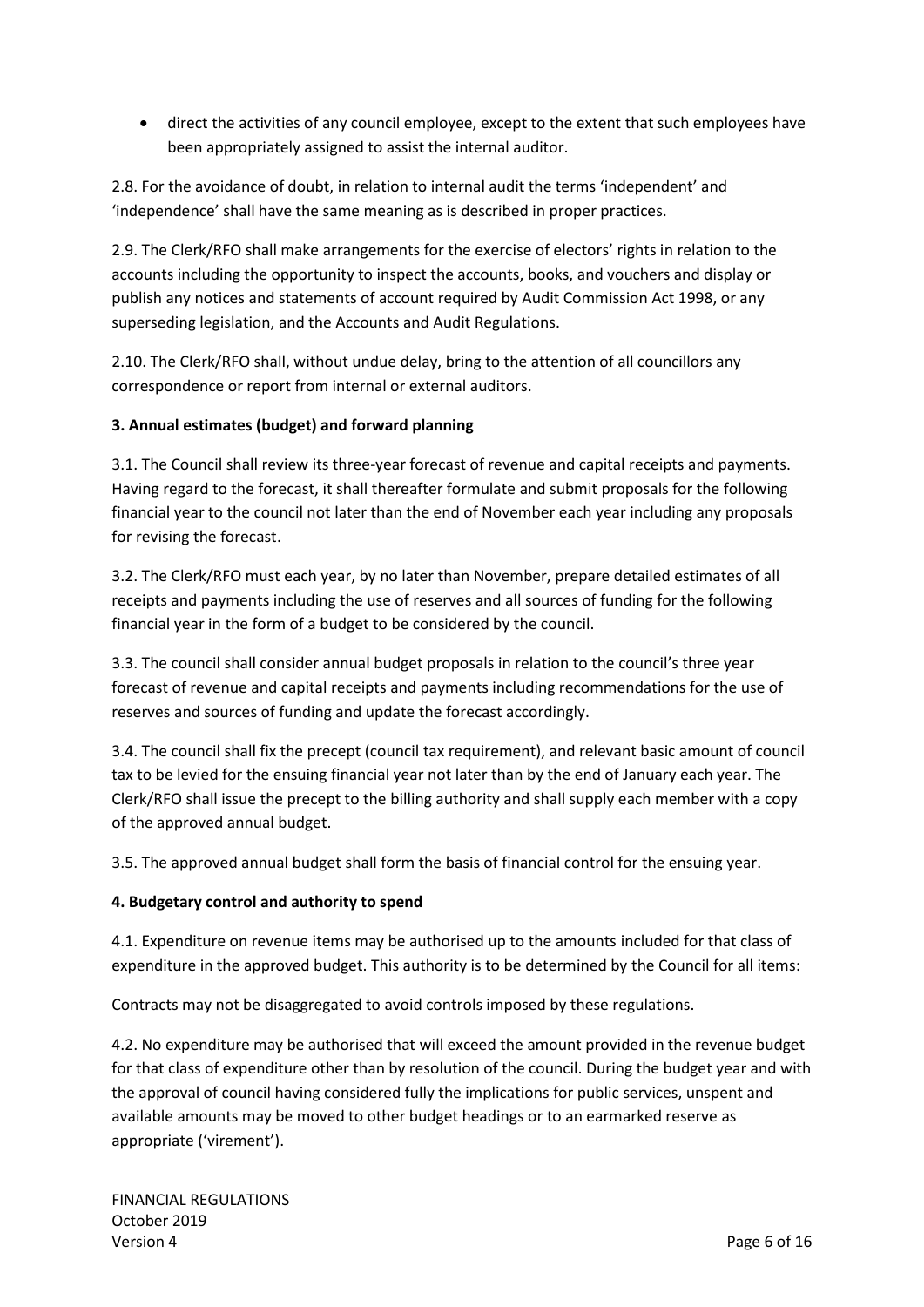4.3. Unspent provisions in the revenue or capital budgets for completed projects shall not be carried forward to a subsequent year.

4.4. The salary budgets are to be reviewed at least annually in November for the following financial year and such review shall be evidenced by a hard copy schedule signed by the Clerk and the Chairman of Council. The Clerk/RFO will inform the Council of any changes impacting on their budget requirement for the coming year in good time.

4.5. In cases of extreme risk to the delivery of council services, the Clerk/RFO may authorise revenue expenditure on behalf of the council which in the Clerk/RFO's judgement it is necessary to carry out. Such expenditure includes repair, replacement or other work, whether or not there is any budgetary provision for the expenditure, subject to a limit of £500. The Clerk/RFO shall report such action to the Chairman as soon as possible and to the Council as soon as practicable thereafter.

4.6. No expenditure shall be authorised in relation to any capital project and no contract entered into or tender accepted involving capital expenditure unless the council is satisfied that the necessary funds are available and the requisite borrowing approval has been obtained.

4.7. All capital works shall be administered in accordance with the Council's standing orders and Financial Regulations relating to contracts.

4.8. The Clerk/RFO shall regularly provide the Council with a statement of receipts and payments to date under each head of the budgets, comparing actual expenditure to the appropriate date against that planned as shown in the budget. These statements are to be prepared at least at the end of each financial quarter and shall show explanations of material variances. For this purpose "material" shall be in excess of £100 or 15% of the budget.

4.9. Changes in earmarked reserves shall be approved by Council as part of the budgetary control process.

#### **5. Banking arrangements and authorisation of payments**

5.1. The council's banking arrangements, including the bank mandate, shall be made by the Clerk/RFO and approved by the council; banking arrangements may not be delegated to a committee. They shall be regularly reviewed for safety and efficiency.

5.2. The Clerk/RFO shall prepare a schedule of payments requiring authorisation, forming part of the Agenda for the Meeting and, together with the relevant invoices, present the schedule to council. The Council shall review the schedule for compliance and, having satisfied itself shall authorise payment by a resolution of the council. The approved schedule shall be ruled off and initialled by the Chairman of the Meeting. A detailed list of all payments shall be disclosed within or as an attachment to the minutes of the meeting at which payment was authorised. Personal payments (including salaries, wages, expenses and any payment made in relation to the termination of a contract of employment) may be summarised to remove public access to any personal information.

5.3. All invoices for payment shall be examined, verified and certified by the Clerk/RFO to confirm that the work, goods or services to which each invoice relates has been received, carried out, examined and represents expenditure previously approved by the council.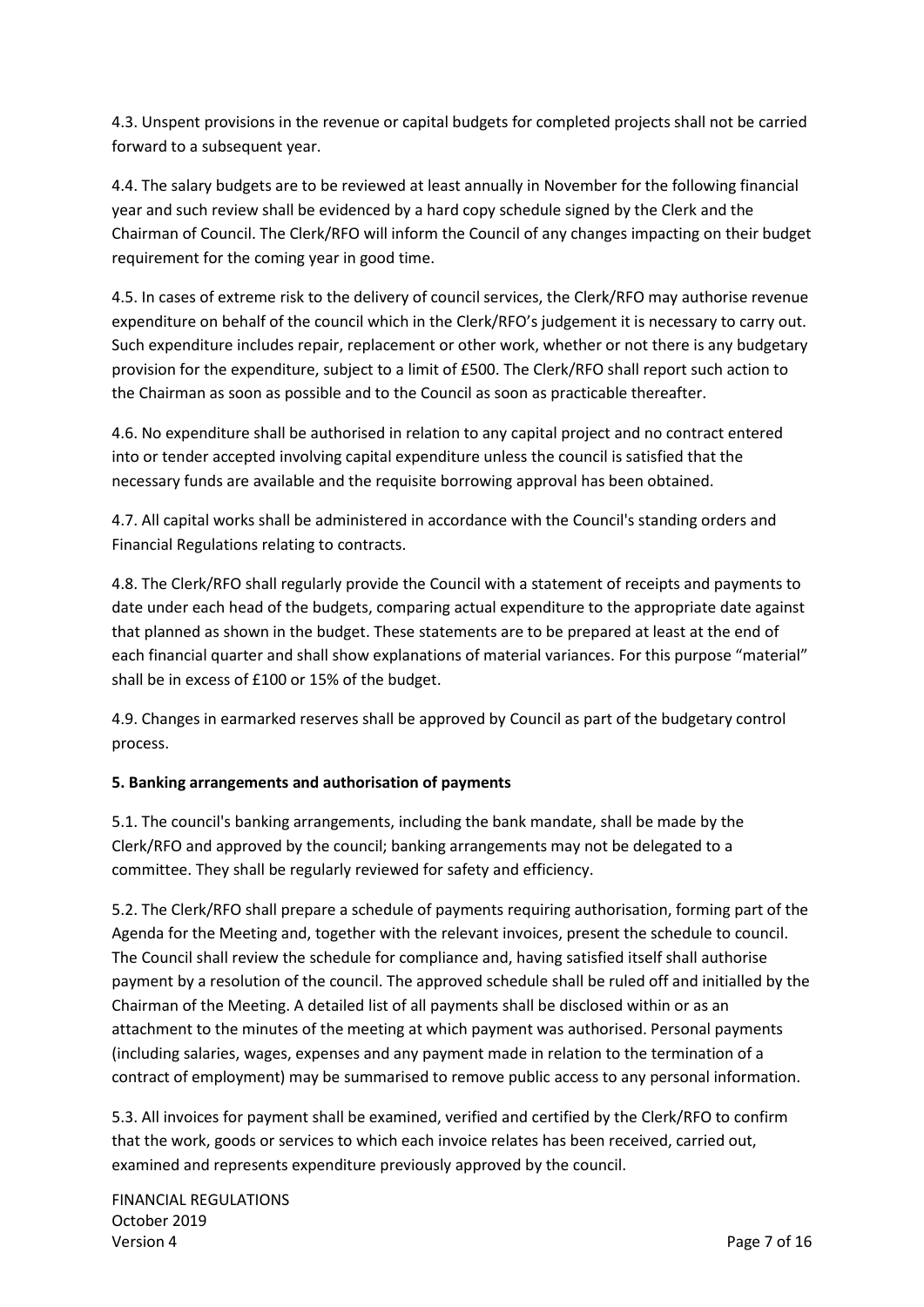5.4. The Clerk/RFO shall examine invoices for arithmetical accuracy and analyse them to the appropriate expenditure heading. The Clerk/RFO shall take all steps to pay all invoices submitted, and which are in order, at the next available council meeting.

5.5. The Clerk/RFO shall have delegated authority to authorise the payment of items only in the following circumstances:

a) If a payment is necessary to avoid a charge to interest under the Late Payment of Commercial Debts (Interest) Act 1998, and the due date for payment is before the next scheduled Meeting of council, where the Clerk/RFO certifies that there is no dispute or other reason to delay payment, provided that a list of such payments shall be submitted to the next appropriate meeting of council;

b) An expenditure item authorised under 5.6 below (continuing contracts and obligations) provided that a list of such payments shall be submitted to the next appropriate meeting of council; or

c) fund transfers within the councils banking arrangements up to the sum of £10,000, provided that a list of such payments shall be submitted to the next appropriate meeting of council.

5.6. For each financial year the Clerk/RFO shall draw up a list of due payments which arise on a regular basis as the result of a continuing contract, statutory duty, or obligation (such as but not exclusively) Salaries, PAYE and NI, Superannuation Fund and regular maintenance contracts and the like for which council may authorise payment for the year provided that the requirements of regulation 4.1 (Budgetary Controls) are adhered to, provided also that a list of such payments shall be submitted to the next appropriate meeting of council.

5.7. A record of regular payments made under 5.6 above shall be drawn up and be signed by two members on each and every occasion when payment is authorised - thus controlling the risk of duplicated payments being authorised and / or made.

5.8. In respect of grants the Full Council shall approve expenditure within any limits set by council and in accordance with any policy statement approved by council. Any Revenue or Capital Grant in excess of £100 shall before payment, be subject to ratification by resolution of the council.

5.9. Members are subject to the Code of Conduct that has been adopted by the Council and shall comply with the Code and Standing Orders when a decision to authorise or instruct payment is made in respect of a matter in which they have a disclosable pecuniary or other interest, unless a dispensation has been granted.

5.10. The council will aim to rotate the duties of members in these Regulations so that onerous duties are shared out as evenly as possible over time.

5.11. Any changes in the recorded details of suppliers, such as bank account records, shall be approved in writing by a Member.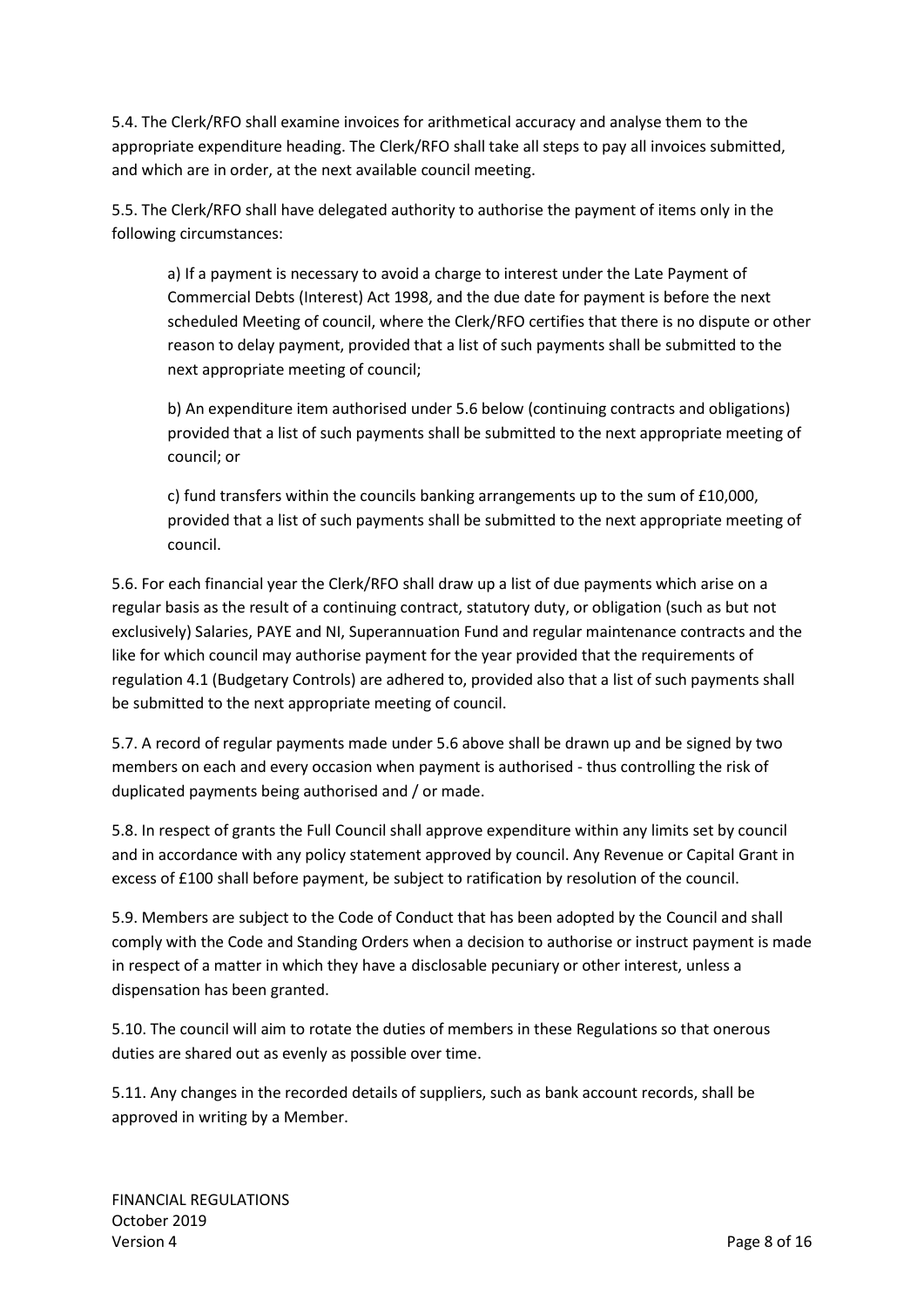#### **6. Instructions for the making of payments**

6.1. The council will make safe and efficient arrangements for the making of its payments.

6.2. Following authorisation under Financial Regulation 5 above, the council, a duly delegated committee or, if so delegated, the Clerk/RFO shall give instruction that a payment shall be made.

6.3. All payments shall be affected by cheque or other instructions to the council's bankers, or otherwise, in accordance with a resolution of council.

6.4. Cheques or orders for payment drawn on the bank account in accordance with the schedule as presented to council or committee shall be signed by two members of council and countersigned by the Clerk/RFO, in accordance with a resolution instructing that payment. A member who is a bank signatory, having a connection by virtue of family or business relationships with the beneficiary of a payment, should not, under normal circumstances, be a signatory to the payment in question.

6.5. To indicate agreement of the details shown on the cheque or order for payment with the counterfoil and the invoice or similar documentation, the signatories shall each also initial the cheque counterfoil.

6.6. Cheques or orders for payment shall not normally be presented for signature other than at a council (including immediately before or after such a meeting). Any signatures obtained away from such meetings shall be reported to the council at the next convenient meeting.

6.7. If thought appropriate by the council, payment for utility supplies (energy, telephone and water) and any National Non-Domestic Rates may be made by variable direct debit provided that the instructions are signed by two members and any payments are reported to council as made. The approval of the use of a variable direct debit shall be renewed by resolution of the council at least every two years.

6.8. If thought appropriate by the council, payment for certain items (principally salaries) may be made by banker's standing order provided that the instructions are signed, or otherwise evidenced by two members are retained and any payments are reported to council as made. The approval of the use of a banker's standing order shall be renewed by resolution of the council at least every two years.

6.9. If thought appropriate by the council, payment for certain items may be made by BACS or CHAPS methods provided that the instructions for each payment are signed, or otherwise evidenced, by two authorised bank signatories, are retained and any payments are reported to council as made. The approval of the use of BACS or CHAPS shall be renewed by resolution of the council at least every two years.

6.10. If thought appropriate by the council payment for certain items may be made by internet banking transfer provided evidence is retained showing which members approved the payment.

6.11. Where a computer requires use of a personal identification number (PIN) or other password(s), for access to the council's records on that computer, a note shall be made of the PIN and Passwords and shall be handed to and retained by the Chairman of Council in a sealed dated envelope. This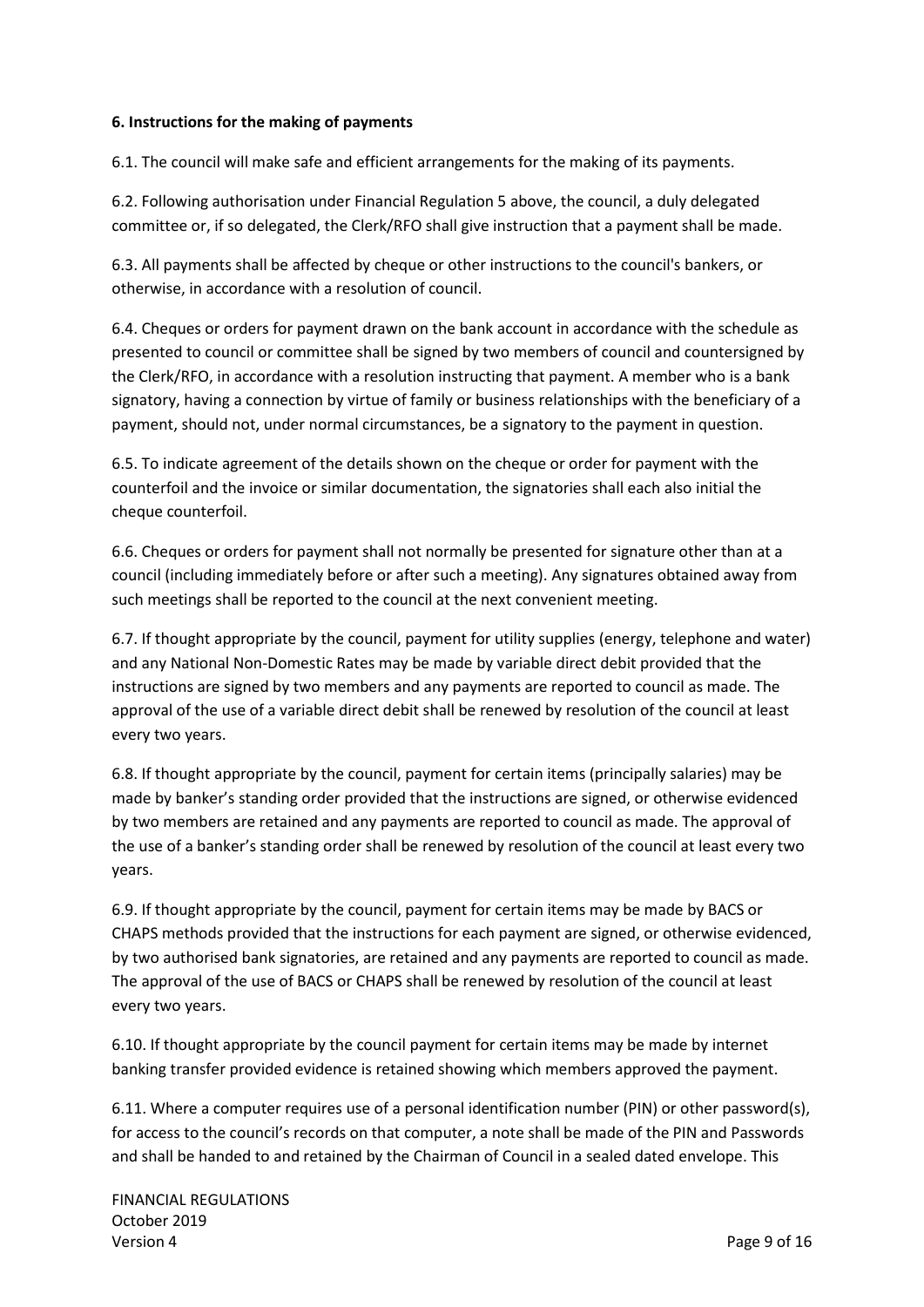envelope may not be opened other than in the presence of two other councillors. After the envelope has been opened, in any circumstances, the PIN and / or passwords shall be changed as soon as practicable. The fact that the sealed envelope has been opened, in whatever circumstances, shall be reported to all members immediately and formally to the next available meeting of the council. This will not be required for a member's personal computer used only for remote authorisation of bank payments.

6.12. No employee or councillor shall disclose any PIN or password, relevant to the working of the council or its bank accounts, to any person not authorised in writing by the council or a duly delegated committee.

6.13. Regular back-up copies of the records on any computer shall be made and shall be stored securely away from the computer in question, and preferably off site.

6.14. The council, and any members using computers for the council's financial business, shall ensure that anti-virus, anti-spyware and firewall software with automatic updates, together with a high level of security, is used.

6.15. Where internet banking arrangements are made with any bank, the Clerk/RFO shall be appointed as the Service Administrator. The bank mandate approved by the council shall identify a number of councillors who will be authorised to approve transactions on those accounts. The bank mandate will state clearly the amounts of payments that can be instructed by the use of the Service Administrator alone, or by the Service Administrator with a stated number of approvals.

6.16. Access to any internet banking accounts will be directly to the access page (which may be saved under "favourites"), and not through a search engine or e-mail link. Remembered or saved passwords facilities must not be used on any computer used for council banking work. Breach of this Regulation will be treated as a very serious matter under these regulations.

6.17. Changes to account details for suppliers, which are used for internet banking may only be changed on written hard copy notification by the supplier and supported by hard copy authority for change signed by the Clerk/RFO and a member. A programme of regular checks of standing data with suppliers will be followed.

6.18. Any Debit Card issued for use will be specifically restricted to the Clerk/RFO and will also be restricted to a single transaction maximum value of £100 unless authorised by council in writing before any order is placed.

6.19. A pre-paid debit card may be issued to employees with varying limits. These limits will be set by the council. Transactions and purchases made will be reported to the Council and authority for topping-up shall be at the discretion of the Council.

6.20. Any corporate credit card or trade card account opened by the council will be specifically restricted to use by the Clerk/RFO and shall be subject to automatic payment in full at each monthend. Personal credit or debit cards of members or staff shall not be used under any circumstances.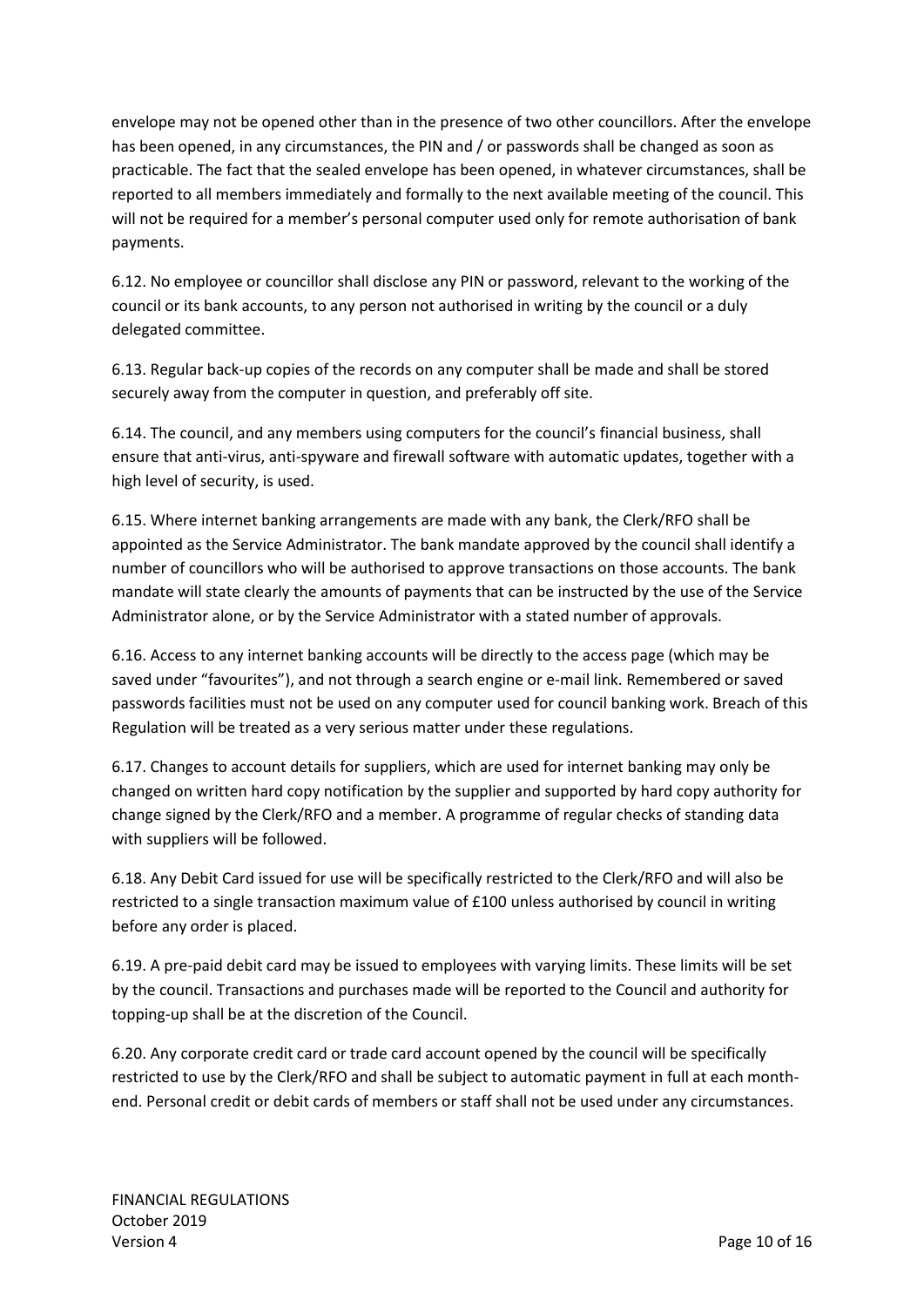6.21. The council will not maintain any form of cash float. All cash received must be banked intact. Any payments made in cash by the Clerk/RFO (for example for postage or minor stationery items) shall be refunded on a regular basis, at least quarterly.

#### **7. Payment of salaries**

7.1. As an employer, the council shall make arrangements to meet fully the statutory requirements placed on all employers by PAYE and National Insurance legislation. The payment of all salaries shall be made in accordance with payroll records and the rules of PAYE and National Insurance currently operating, and salary rates shall be as agreed by council, or duly delegated committee.

7.2. Payment of salaries and payment of deductions from salary such as may be required to be made for tax, national insurance and pension contributions, or similar statutory or discretionary deductions must be made in accordance with the payroll records and on the appropriate dates stipulated in employment contracts, provided that each payment is reported to the next available council meeting, as set out in these regulations above.

7.3. No changes shall be made to any employee's pay, emoluments, or terms and conditions of employment without the prior consent of the Council.

7.4. Each and every payment to employees of net salary and to the appropriate creditor of the statutory and discretionary deductions shall be recorded in a separate confidential record (confidential cash book). This confidential record is not open to inspection or review (under the Freedom of Information Act 2000 or otherwise) other than:

a) by any councillor who can demonstrate a need to know;

- b) by the internal auditor;
- c) by the external auditor; or

d) by any person authorised under Audit Commission Act 1998, or any superseding legislation.

7.5. The total of such payments in each calendar month shall be reported with all other payments as made as may be required under these Financial Regulations, to ensure that only payments due for the period have actually been paid.

7.6. An effective system of personal performance management should be maintained for the Clerk/RFO.

7.7. Any termination payments shall be supported by a clear business case and reported to the council. Termination payments shall only be authorised by council.

7.8. Before employing interim staff, the council must consider a full business case.

#### **8. Loans and investments**

8.1. All borrowings shall be affected in the name of the council, after obtaining any necessary borrowing approval. Any application for borrowing approval shall be approved by Council as to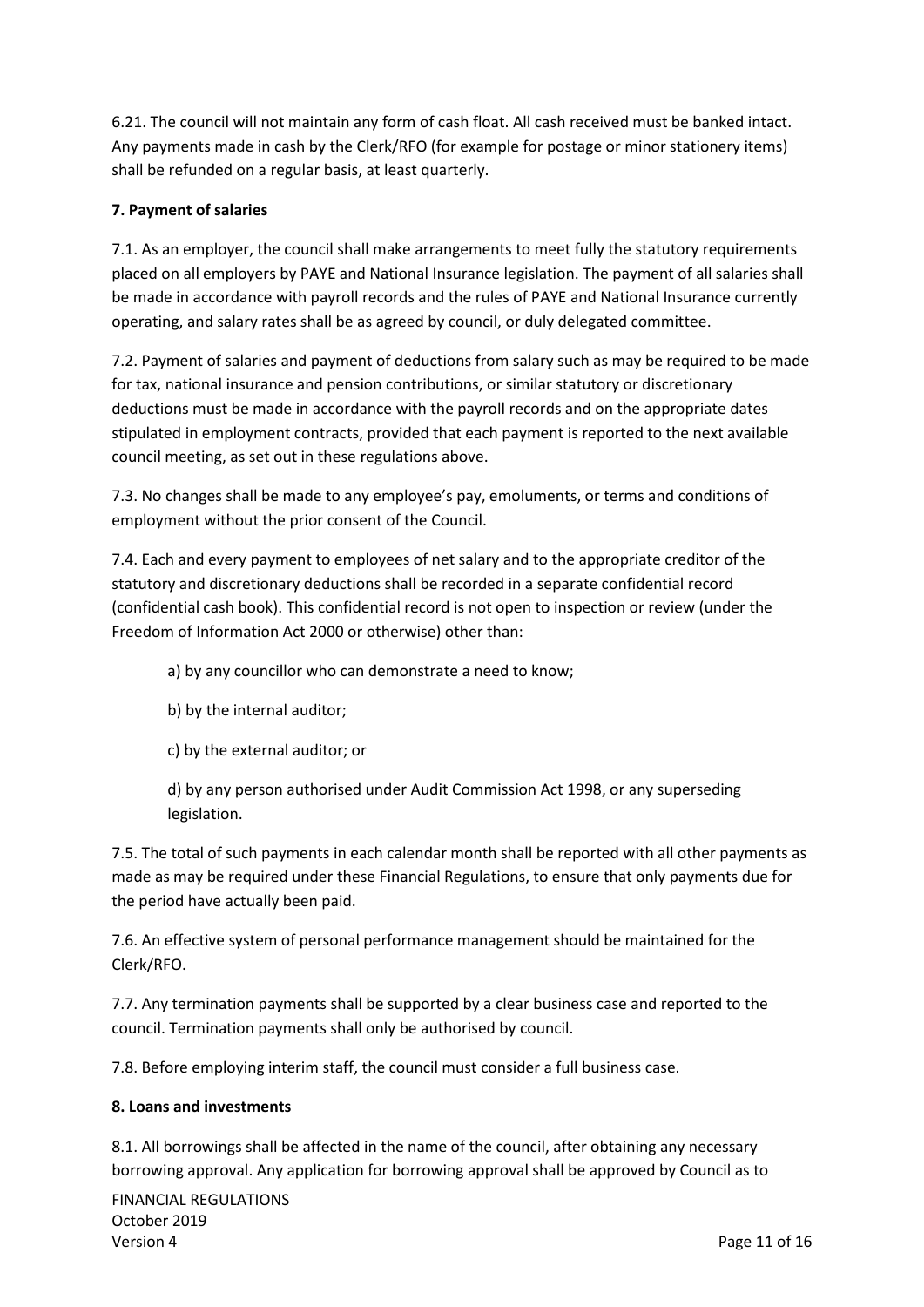terms and purpose. The application for borrowing approval, and subsequent arrangements for the loan shall only be approved by full council.

8.2. Any financial arrangement which does not require formal borrowing approval from the Secretary of State (such as Hire Purchase or Leasing of tangible assets) shall be subject to approval by the full council. In each case a report in writing shall be provided to council in respect of value for money for the proposed transaction.

8.3. The council will arrange with the council's banks and investment providers for the sending of a copy of each statement of account to the Chairman of the council at the same time as one is issued to the Clerk/RFO.

8.4. All loans and investments shall be negotiated in the name of the council and shall be for a set period in accordance with council policy.

8.5. The council shall consider the need for an Investment Strategy and Policy which, if drawn up, shall be in accordance with relevant regulations, proper practices and guidance. Any Strategy and Policy shall be reviewed by the council at least annually.

8.6. All investments of money under the control of the council shall be in the name of the council.

8.7. All investment certificates and other documents relating thereto shall be retained in the custody of the Clerk/RFO.

8.8. Payments in respect of short term or long-term investments, including transfers between bank accounts held in the same bank, or branch, shall be made in accordance with Regulation 5 (Authorisation of payments) and Regulation 6 (Instructions for payments).

#### **9. Income**

9.1. The collection of all sums due to the council shall be the responsibility of and under the supervision of the Clerk/RFO.

9.2. Particulars of all charges to be made for work done, services rendered or goods supplied shall be agreed annually by the council, notified to the Clerk/RFO and the Clerk/RFO shall be responsible for the collection of all accounts due to the council.

9.3. The council will review all fees and charges at least annually, following a report of the Clerk/RFO.

9.4. Any sums found to be irrecoverable and any bad debts shall be reported to the council and shall be written off in the year.

9.5. All sums received on behalf of the council shall be banked intact as directed by the Clerk/RFO. In all cases, all receipts shall be deposited with the council's bankers with such frequency as the Clerk/RFO considers necessary.

9.6. The origin of each receipt shall be entered on the paying-in slip.

9.7. Personal cheques shall not be cashed out of money held on behalf of the council.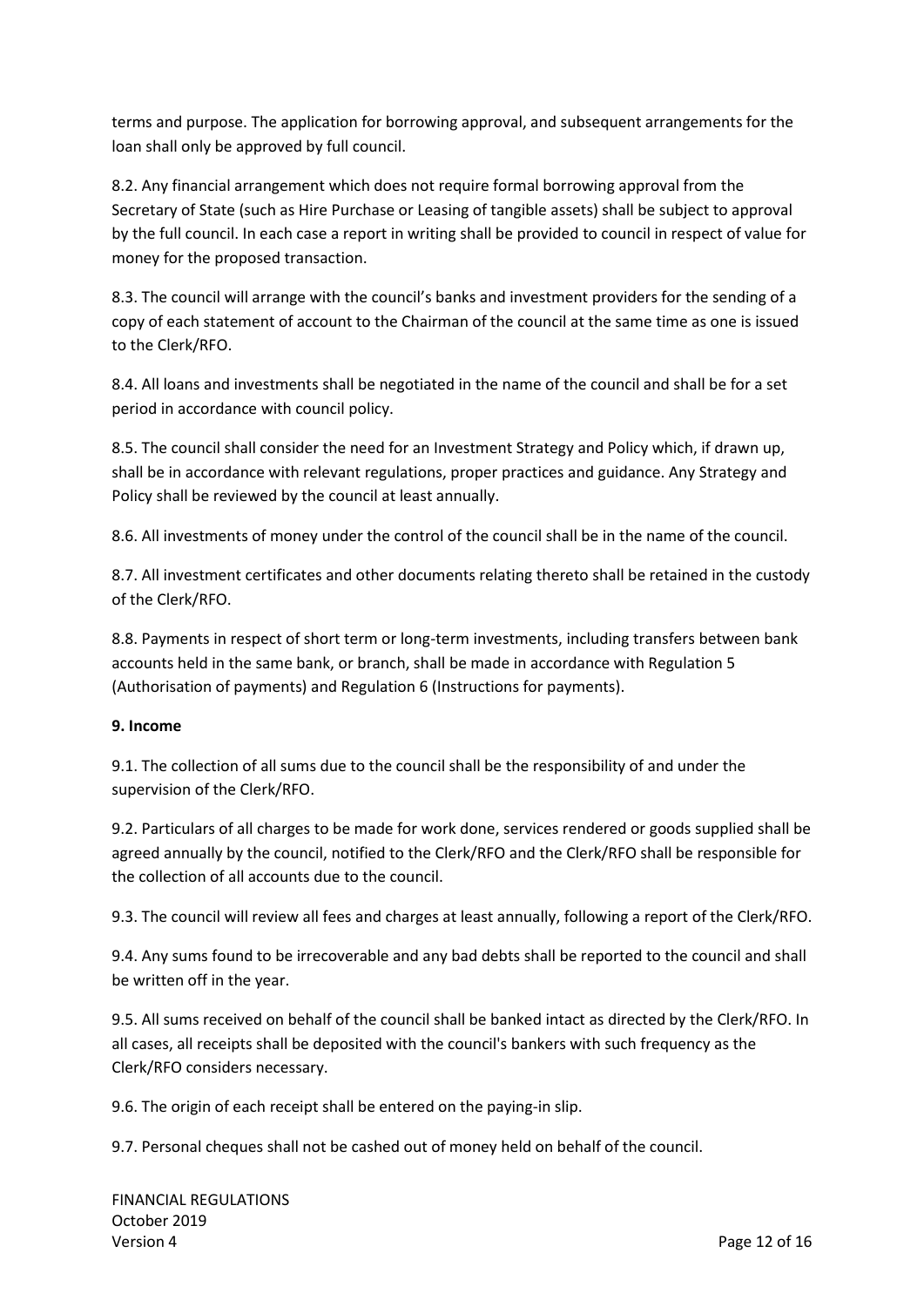9.8. The Clerk/RFO shall promptly complete any VAT Return that is required. Any repayment claim due in accordance with VAT Act 1994 section 33 shall be made at least annually coinciding with the financial year end.

9.9. Where any significant sums of cash are regularly received by the council, the Clerk/RFO shall take such steps as are agreed by the council to ensure that more than one person is present when the cash is counted in the first instance, that there is a reconciliation to some form of control such as ticket issues, and that appropriate care is taken in the security and safety of individuals banking such cash.

### **10. Orders for work, goods and services**

10.1. An official order or letter shall be issued for all work, goods and services unless a formal contract is to be prepared or an official order would be inappropriate. Copies of orders shall be retained.

10.2. Order books shall be controlled by the Clerk/RFO.

10.3. All members and officers are responsible for obtaining value for money at all times. An officer issuing an official order shall ensure as far as reasonable and practicable that the best available terms are obtained in respect of each transaction, usually by obtaining three or more quotations or estimates from appropriate suppliers, subject to any *de minimis* provisions in Regulation 11.1 below.

10.4. A member may not issue an official order or make any contract on behalf of the council.

10.5. The Clerk/RFO shall verify the lawful nature of any proposed purchase before the issue of any order, and in the case of new or infrequent purchases or payments, the Clerk/RFO shall ensure that the statutory authority shall be reported to the meeting at which the order is approved so that the minutes can record the power being used.

#### **11. Contracts**

11.1. Procedures as to contracts are laid down as follows:

a) Every contract shall comply with these financial regulations, and no exceptions shall be made otherwise than in an emergency provided that this regulation need not apply to contracts which relate to items (i) to (vi) below:

i. for the supply of gas, electricity, water, sewerage and telephone services;

ii. for specialist services such as are provided by legal professionals acting in disputes;

iii. for work to be executed or goods or materials to be supplied which consist of repairs to or parts for existing machinery or equipment or plant;

iv. for work to be executed or goods or materials to be supplied which constitute an extension of an existing contract by the council;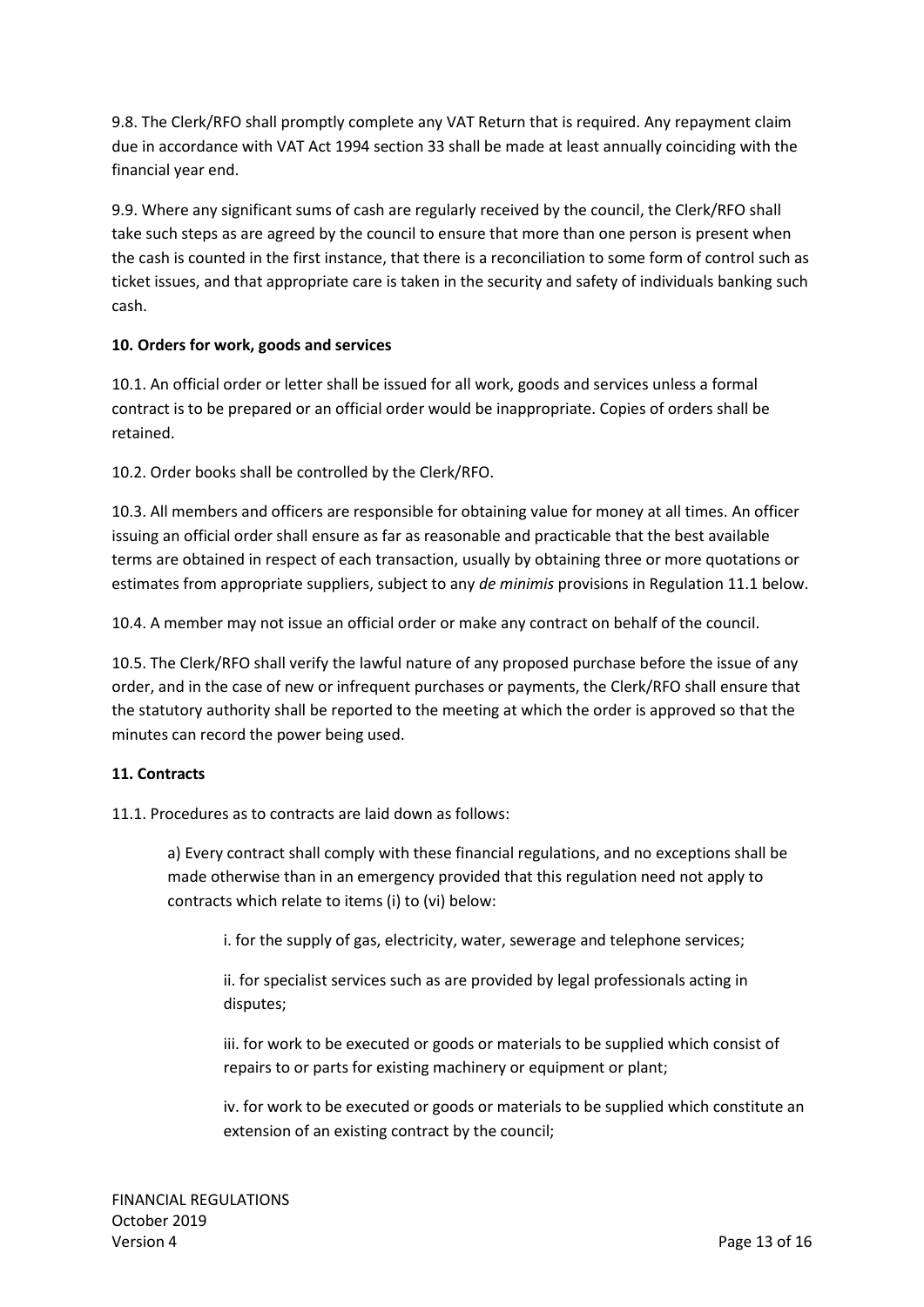v. for additional audit work of the external auditor up to an estimated value of £500 in excess of this sum the Clerk/RFO shall act after consultation with the Chairman and Vice Chairman of council; and

vi. for goods or materials proposed to be purchased which are proprietary articles and / or are only sold at a fixed price.

b) Where the council intends to procure or award a public supply contract, public service contract or public works contract as defined by The Public Contracts Regulations 2015 ("the Regulations") which is valued at £25,000 or more, the council shall comply with the relevant requirements of the Regulations.

c) The full requirements of The Regulations, as applicable, shall be followed in respect of the tendering and award of a public supply contract, public service contract or public works contract which exceed thresholds in The Regulations set by the Public Contracts Directive 2014/24/EU (which may change from time to time).

d) When applications are made to waive financial regulations relating to contracts to enable a price to be negotiated without competition the reason shall be embodied in a recommendation to the council.

e) Such invitation to tender shall state the general nature of the intended contract and the Clerk/RFO shall obtain the necessary technical assistance to prepare a specification in appropriate cases. The invitation shall in addition state that tenders must be addressed to the Clerk in the ordinary course of post. Each tendering firm shall be supplied with a specifically marked envelope in which the tender is to be sealed and remain sealed until the prescribed date for opening tenders for that contract.

f) All sealed tenders shall be opened at the same time on the prescribed date by the Clerk/RFO in the presence of at least one member of council.

g) Any invitation to tender issued under this regulation shall be subject to Standing Orders 18d and shall refer to the terms of the Bribery Act 2010.

h) When it is to enter into a contract of less than £25,000 in value for the supply of goods or materials or for the execution of works or specialist services other than such goods, materials, works or specialist services as are excepted as set out in paragraph (a) the Clerk/RFO shall obtain 3 quotations (priced descriptions of the proposed supply); where the value is below £3,000 and above £250 the Clerk or RFO shall strive to obtain 3 estimates. Otherwise, Regulation 10.3 above shall apply.

i) The council shall not be obliged to accept the lowest or any tender, quote or estimate.

j) Should it occur that the council, or duly delegated committee, does not accept any tender, quote or estimate, the work is not allocated and the council requires further pricing, provided that the specification does not change, no person shall be permitted to submit a later tender, estimate or quote who was present when the original decision-making process was being undertaken.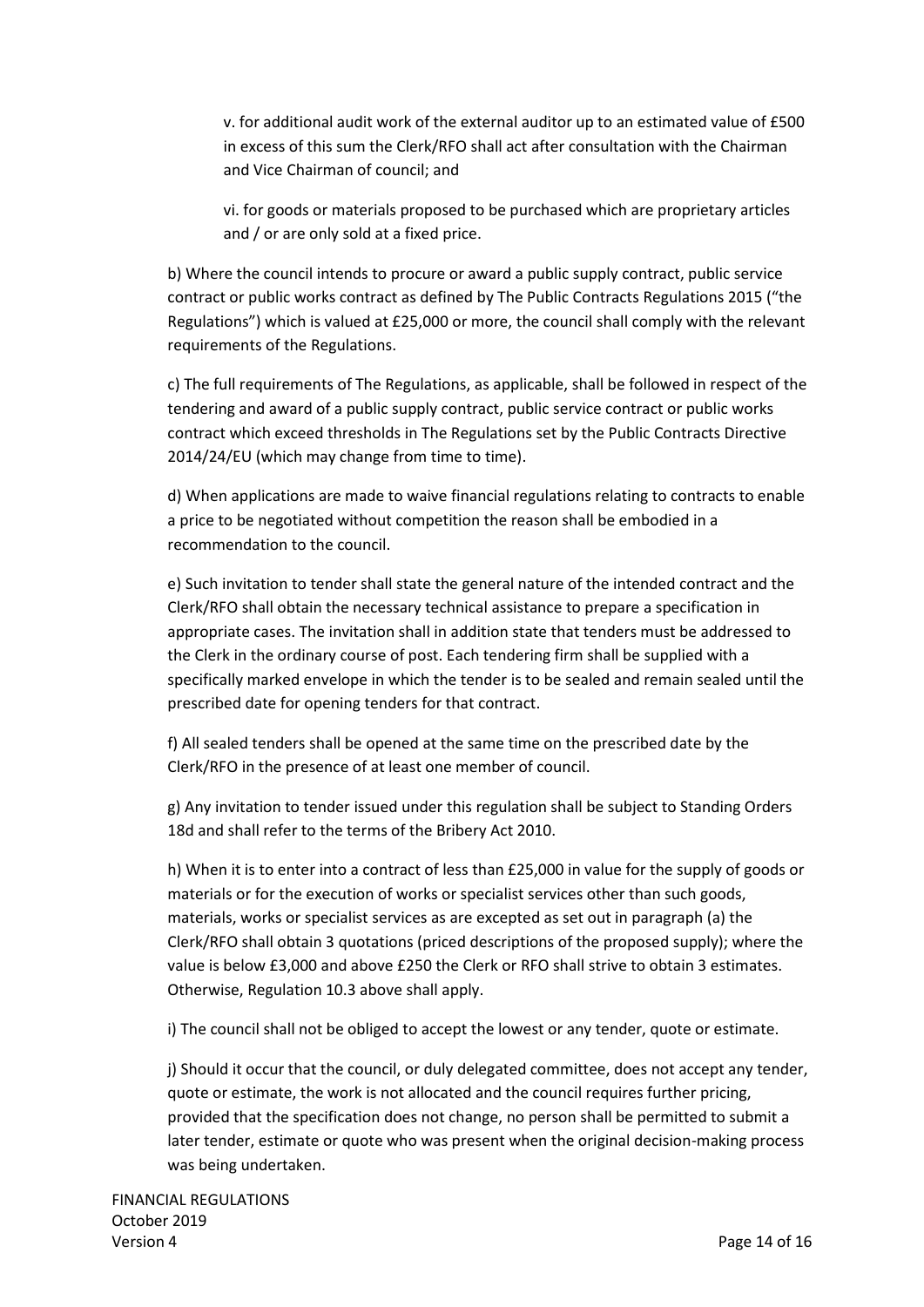#### **12. Assets, properties and estates**

12.1. The Clerk/RFO shall make appropriate arrangements for the custody of all title deeds and Land Registry Certificates of properties held by the council. The Clerk/RFO shall ensure a record is maintained of all properties held by the council, recording the location, extent, plan, reference, purchase details, nature of the interest, tenancies granted, rents payable and purpose for which held in accordance with Accounts and Audit Regulations.

12.2. No tangible moveable property shall be purchased or otherwise acquired, sold, leased or otherwise disposed of, without the authority of the council, together with any other consents required by law, save where the estimated value of any one item of tangible movable property does not exceed £100.

12.3. No real property (interests in land) shall be sold, leased or otherwise disposed of without the authority of the council, together with any other consents required by law. In each case a report in writing shall be provided to council in respect of valuation and surveyed condition of the property (including matters such as planning permissions and covenants) together with a proper business case (including an adequate level of consultation with the electorate).

12.4. No real property (interests in land) shall be purchased or acquired without the authority of the full council. In each case a report in writing shall be provided to council in respect of valuation and surveyed condition of the property (including matters such as planning permissions and covenants) together with a proper business case (including an adequate level of consultation with the electorate).

12.5. Subject only to the limit set in Regulation 12.2 above, no tangible moveable property shall be purchased or acquired without the authority of the full council. In each case a report in writing shall be provided to council with a full business case.

12.6. The Clerk/RFO shall ensure that an appropriate and accurate Register of Assets and Investments is kept up to date. The continued existence of tangible assets shown in the Register shall be verified at least annually, possibly in conjunction with a health and safety inspection of assets.

#### **13. Insurance**

13.1. Following the annual risk assessment (per Regulation 14), the Clerk/RFO shall effect all insurances and negotiate all claims on the council's insurers.

13.2. The Clerk/RFO shall keep a record of all insurances effected by the council and the property and risks covered thereby and annually review it.

13.3. The Clerk/RFO shall be notified of any loss liability or damage or of any event likely to lead to a claim and shall report these to council at the next available meeting.

13.4. All appropriate members and employees of the council shall be included in a suitable form of security or fidelity guarantee insurance which shall cover the maximum risk exposure as determined [annually] by the council.